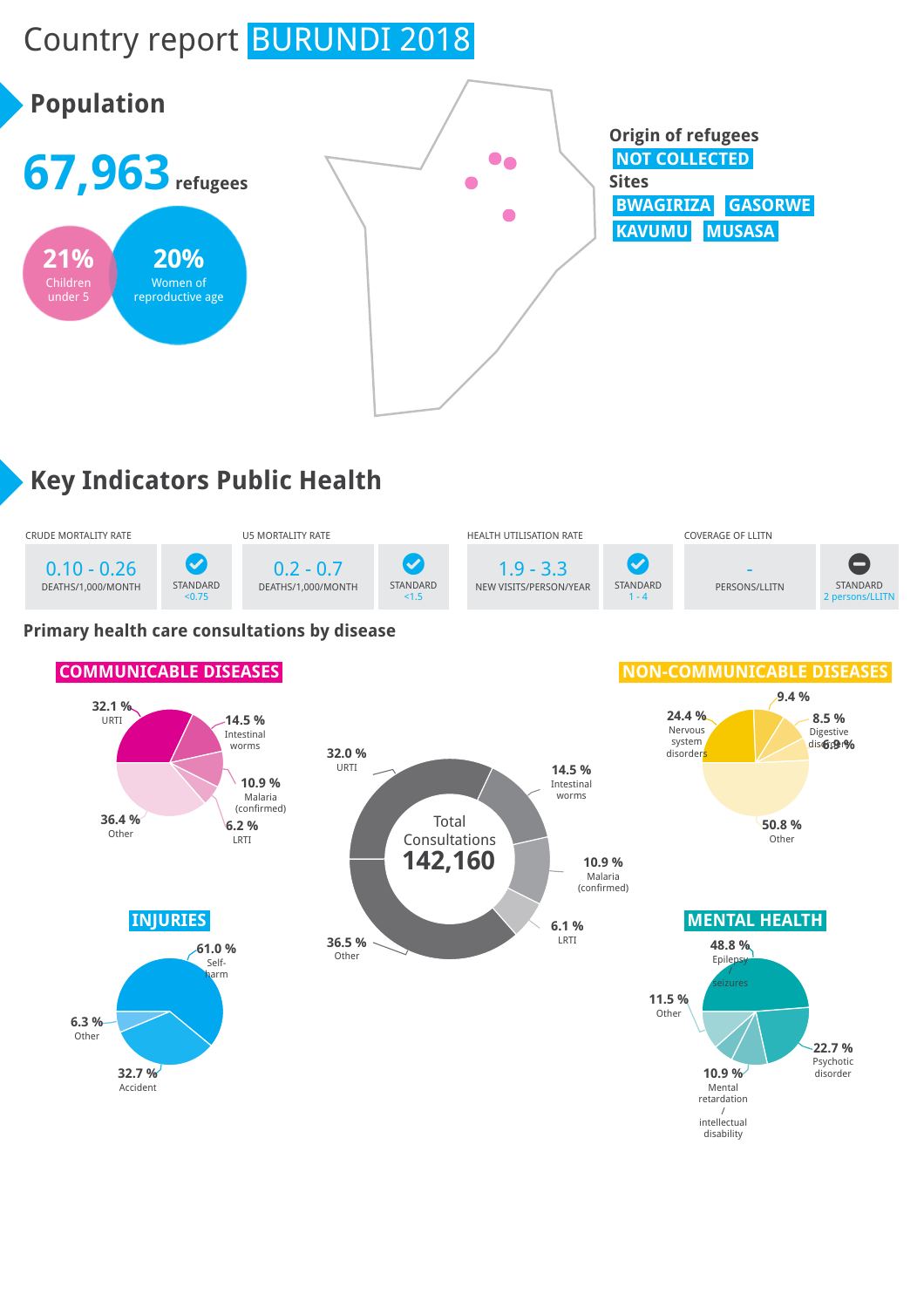## **Key Indicators Public Health**

### PUBLIC HEALTH INDICATOR

Are all essential medicines internationally procured Does the operation use standard clinical protocols for diabetes?

Is the referral system governed by SOPs? Is integrated management of childhood illness (IMCI) implemented?

Does the operation use standard clinical protocols for Hypertension?

Does the operation have an outbreak response plan? Number of Outbreaks reported

### **MENTAL HEALTH INDICATOR**

Are mental health activities implemented as part of the Are mental health activities implemented as part of the vessely be vessely all the version of the vessely and the<br>public health programming in 2018?

| IN B | ונט | TIND. |  |
|------|-----|-------|--|
|      |     |       |  |

**Key Indicators Reproductive Health and HIV**



### **Nutrition**